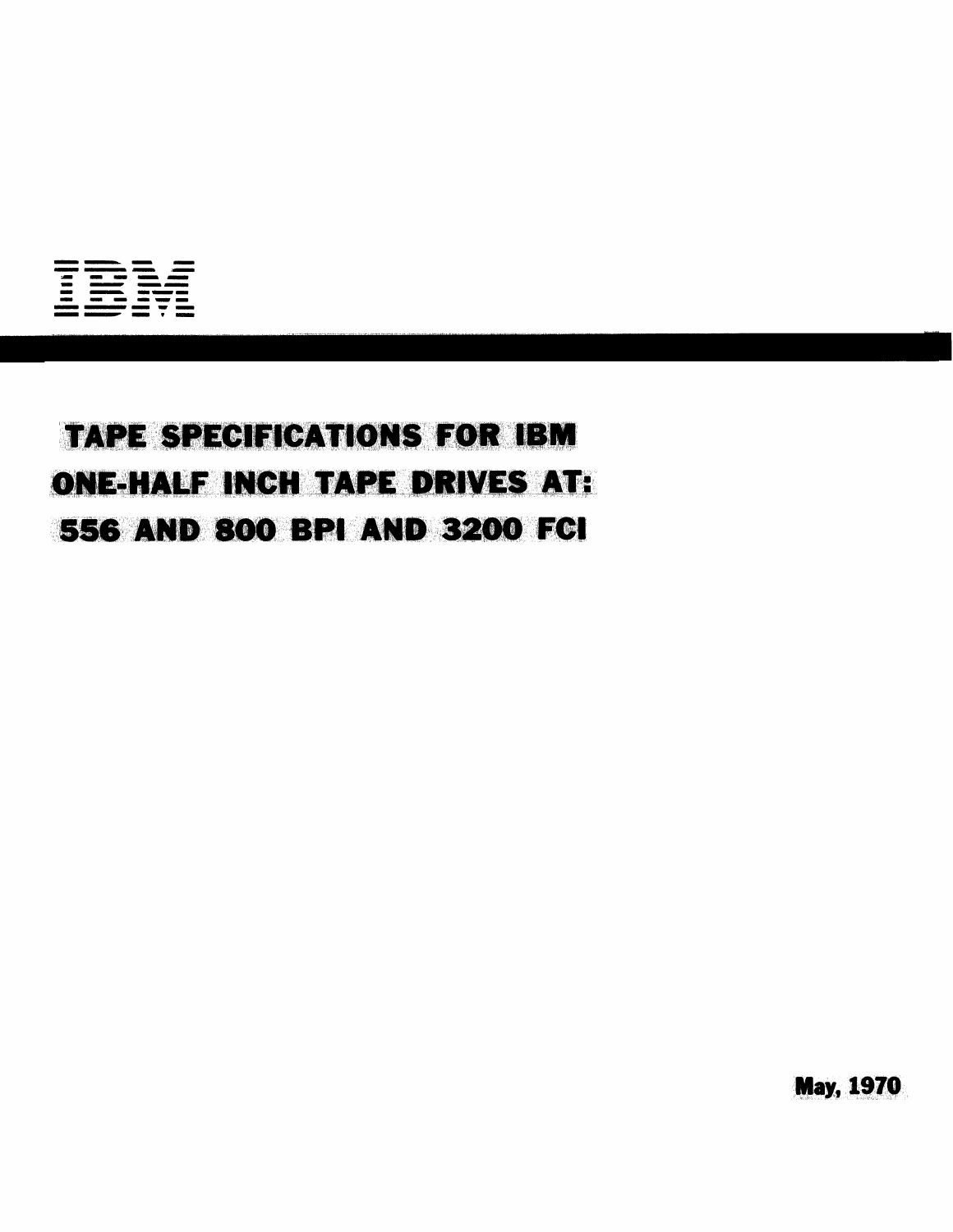# *Fourth Edition*

This manual is a revision of, and supercedes A32-0006-2. This edition also obsoletes 570-0295-2, A32-0001-0, and all other tape specifications.

Specifications contained herein are subject to change without notice.

Inquiries and requests for copies should be made to your IBM representative or to your local IBM branch office.

© Copyright International Business Machines Corporation 1969, 1970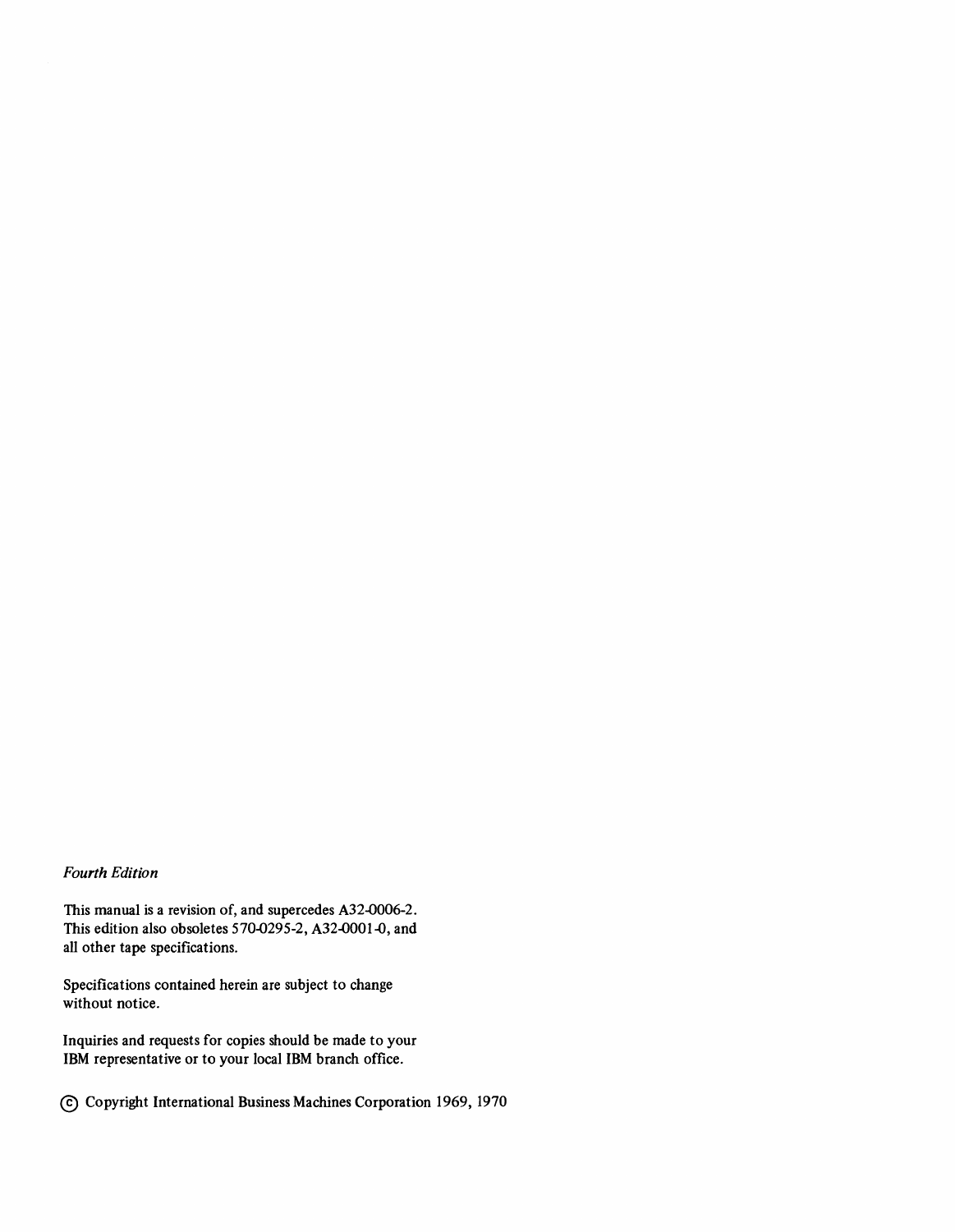This manual provides the specifications and requirements for magnetic tape to be used on IBM Tape Drives. The specifications are presented in two parts: General Information and Tape Properties Essential for IBM Tape Drive Use. The latter section covers minimum properties required for tape used on all IBM Tape Drives.

In the text, the term 24XX is used to mean all models of IBM 2401, 2402, 2403, 2404, 2415, and 2420 Tape Drives. Also used is 240X, which is defined as all models of the IBM 2401, 2402, 2403, and 2404 Tape Units.

# I. GENERAL INFORMATION

This section contains information regarding compatibility, testing environment, and recording densities.

## A. Compatibility Test

A tape total surface tested at 3200 fci must also operate at 800 bpi on seven- or nine-track drives and at *556* bpi on seven-track drives. A tape tested at 3200 fci for nine-track drives must also operate at 800 bpi on nine-track drives. A tape tested for 800 bpi for seven- or nine-track drives must also operate at 556 bpi on seven-track drives.

## B. Conditioning Prior to Testing

Tapes will be conditioned by exposure to the testing environment for 24 hours prior to testing.

## C. Testing Environment

All tests will be performed in a room held at  $70^{\circ}$  +  $10^{\circ}$ , -5°F and 50 percent  $\pm$ 10 percent RH, unless otherwise specified.

## D. Recording Density

When testing, all recording densities, *556* bpi, and 800 bpi, and 3200 flux changes per inch will be held to a tolerance of  $\pm$ 5 percent when measured with continuous tape motion.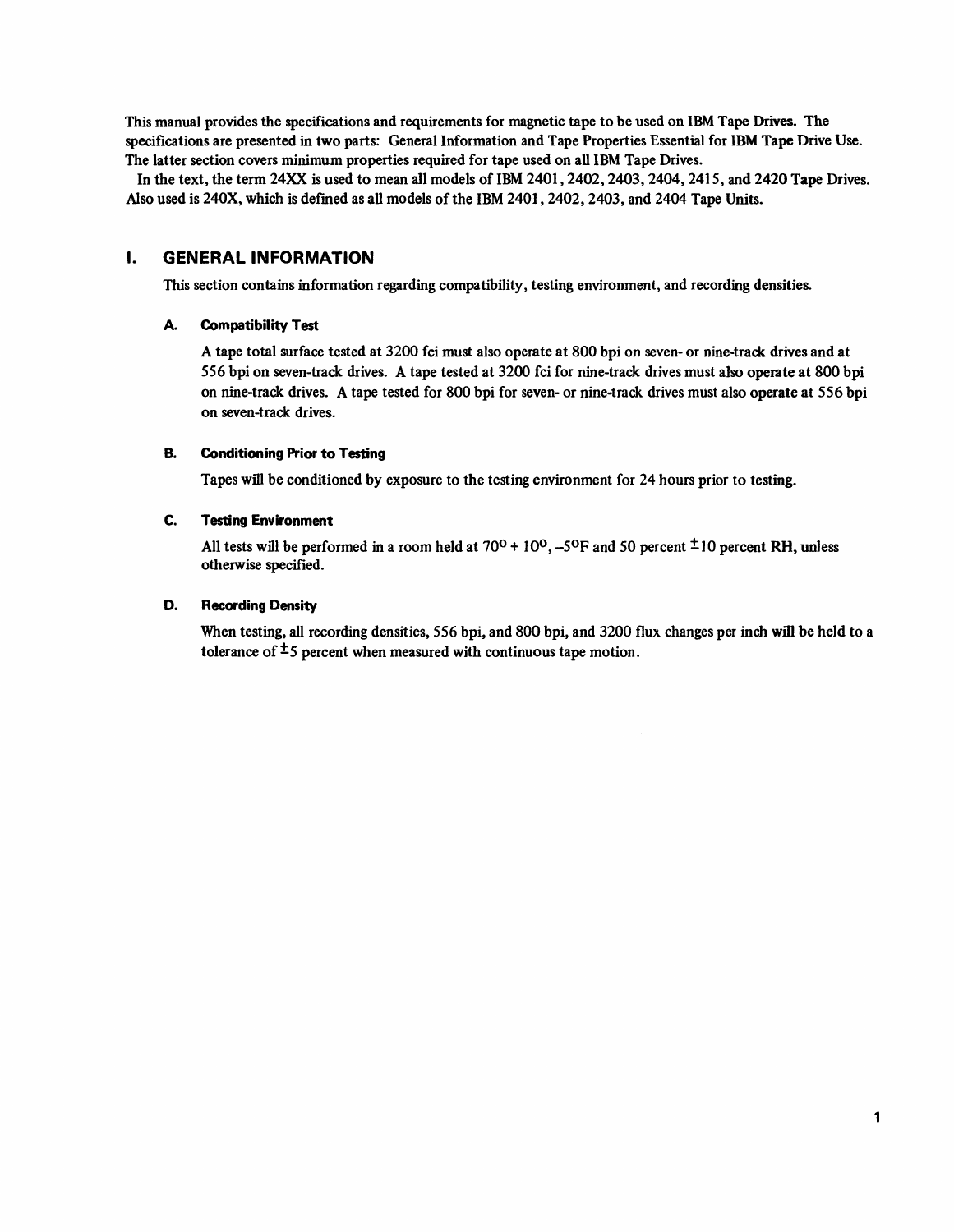## **11. TAPE PROPERTIES ESSENTIAL FOR IBM TAPE DRIVE USE**

Section two contains those minimum properties deemed essential for a tape to satisfactorily operate on IBM Tape Drives. These specifications have been developed in the testing of magnetic tape and experience has demonstrated that the tape which meets these test specifications will usually perform satisfactorily on IBM Tape Drives.

Further testing experience may indicate revisions in these specifications and, as a consequence, they may be revised by IBM from time to time without notice.

#### **A. Physical Properties**

1. Tape Assemblies

*Description*  $-$  The tape assembly consists of a reel, tape, tape end retainer, write enable ring, and appropriately located reflective markers.

Requirement  $-$  The reel dimension must fall within the envelope defined by Table 1 and Figure 2. The write enable ring should conform to the dimensions specified in Figure 3. The winding tension and the size and location of the reflective markers received from the manufacturer should be those in Figure I. The tape reel specified by Table I and Figure 2 must be an integral unit upon completion of fabrication.

2. Discontinuity

Definition  $-$  Any interruption in the tape such as that produced by splicing or perforations.

 $Required - There will be no discontinuities.$ 

3. Width

Definition  $-$  The width of the tape measured at right angles to the edges.

*Requirement* – The width of the tape will be 0.498 inch  $\pm$ 0.002 inch.

4. Thickness

 $Definition - The thickness of the different layers comprising the tape.$ 

Requirement  $-$  The total thickness of the tape will be between 1.6 and 2.2 mils. Nominal base thickness will be 1.5 mils.

5. E Value

Definition  $-$  The radial distance by which the reel flanges extend beyond the outermost layer of tape.

Requirement  $-$  The E value will be greater than  $1/8$  inch. For drives using automatic loading cartridges, the E value must be greater than  $1/4$  inch, but no greater than  $5/8$  inch.

6. Surface Resistance

Definition  $-$  The electrical resistance of the coating.

Requirement – Between 5 x  $10^5$  and 5 x  $10^8$  ohms per square.

*Procedure* – Under 160  $\pm$ 16 grams tension, a length of 1/2 inch wide tape will be stretched across gold-plated electrodes, and the surface resistance will be determined by the current flow from a 500-voJt potential. See also, ASTM D257 (American Society for Testing and Materials Manual).

7. Curvature

Definition  $-$  A longitudinal deviation from a straight line in the plane of the tape.

Requirement  $-$  The curvature will not exceed  $1/8$  inch within a 36-inch length of tape when a roll of tape is allowed to unroll and assume its natural curvature on a flat surface.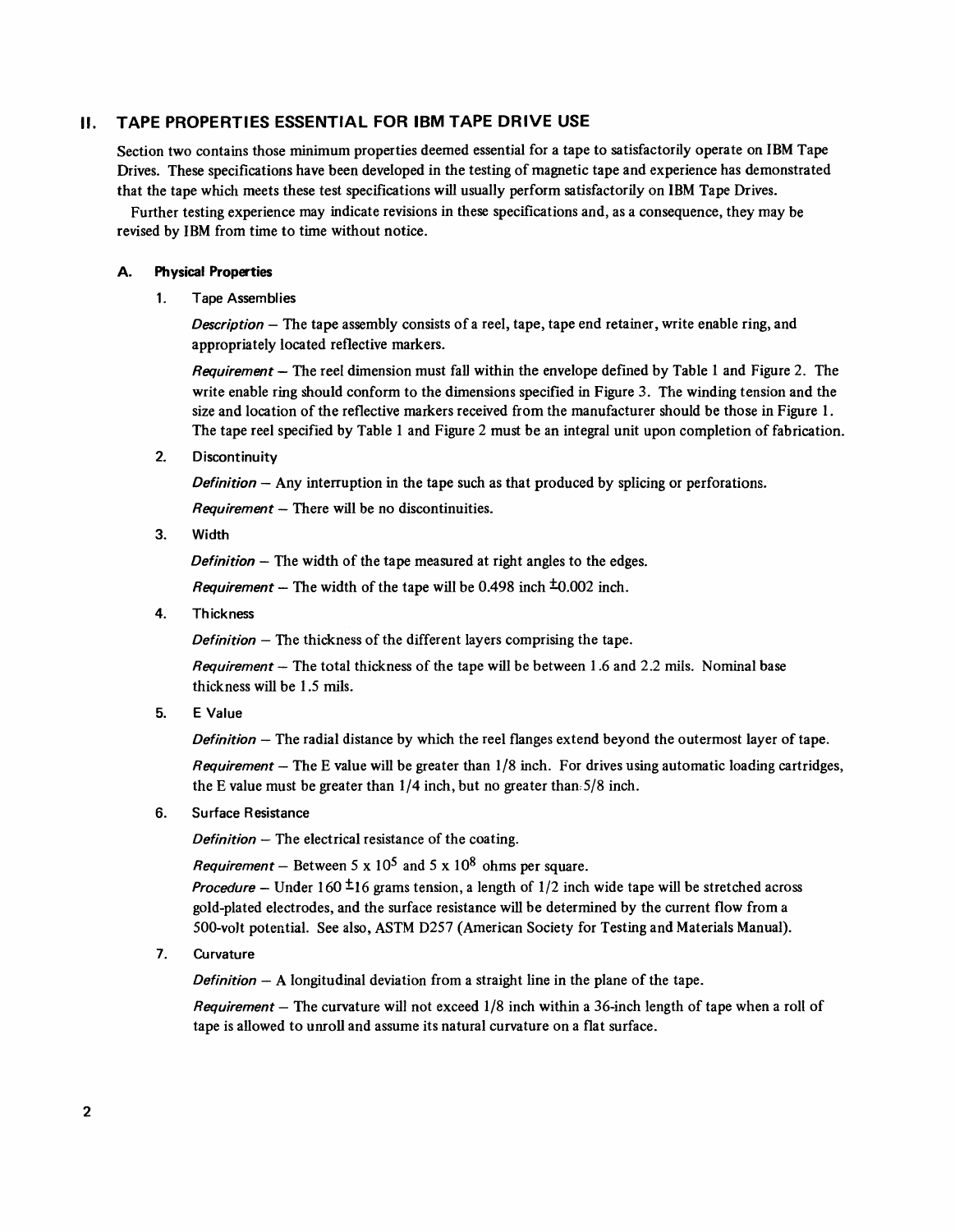8. Secant Modulus (Elasticity)

 $Definition - The ratio of stress to strain at a specified point on the stress-strain curve.$ 

*Requirement* – The secant modulus will be greater than 3.25 x 10<sup>5</sup> psi based on a 10-inch sample length, a 2 - 10 inch per minute crosshead speed, and the slope of the curve between 2.5 and 7.5 pounds load. Also, see ASTM D882 and ASTM D638.

9. Yield Strength

 $Definition - The first stress level on the stress-strain curve at which the slope of the curve becomes$ zero when tested on a machine with constant crosshead movement. A marked increase in strain occurs at this level without a stress increase.

 $Requirement - When tested according to ASTM D638, the yield strength will be a minimum of$ 10,000 psi.

10. Stress Relaxation

Definition - The time dependent change in stress resulting from the application of constant total strain.

Requirement  $-$  Using a five-pound initial load and a 10-inch sample length, the stress relaxation will be less than one pound after 15 minutes.

Procedure - At 0.5 inch per minute crosshead speed, apply total strain to a 10-inch long sample that results in a five-pound load. Maintain this strain for 15 minutes. Stress relaxation is the difference between the initial load and the load after fifteen minutes. See also, ASTM D674.

11. Stiffness

Definition  $-$  Ability of tape to resist bending.

Recommendation  $-$  Load scale reading should be between 14 and 32, measured at 20<sup>0</sup> angular deflection on a stiffness tester with a 0.005 inch-pounds moment and a 0.14-inch span length.

**Procedure** – Clamp a short piece of tape in the stiffness tester, allowing  $1/8$  inch of tape to overlap the bending plate. Perform test per ASTM D747, excluding limitations on thickness of sample. Take stiffness measurement at 20°, using a plot of angular deflection vs. load scale reading (corrected so that the maximum slope passes through zero).

12. Reel Moment of Inertia

 $Reguirement - The real moment of inertia complete with tape and write enable ring should not exceed$  $0.091$  inch-pound sec<sup>2</sup>.

#### B. Drive Performance

1. Undesirable Characteristics

Certain tape characteristics can contribute to poor drive performance. These properties include cupping, poor edge conditions, excessive tape wear products, interlayer slippage, tendency for oxide coating to transfer to the back of the reel's next layer, as well as any tendency for tape constituents to separate and cause deposits leading to tape stick or inhibiting proper performance of other tapes. Tapes which exhibit these characteristics may not give satisfactory performance and may result in excessive errors.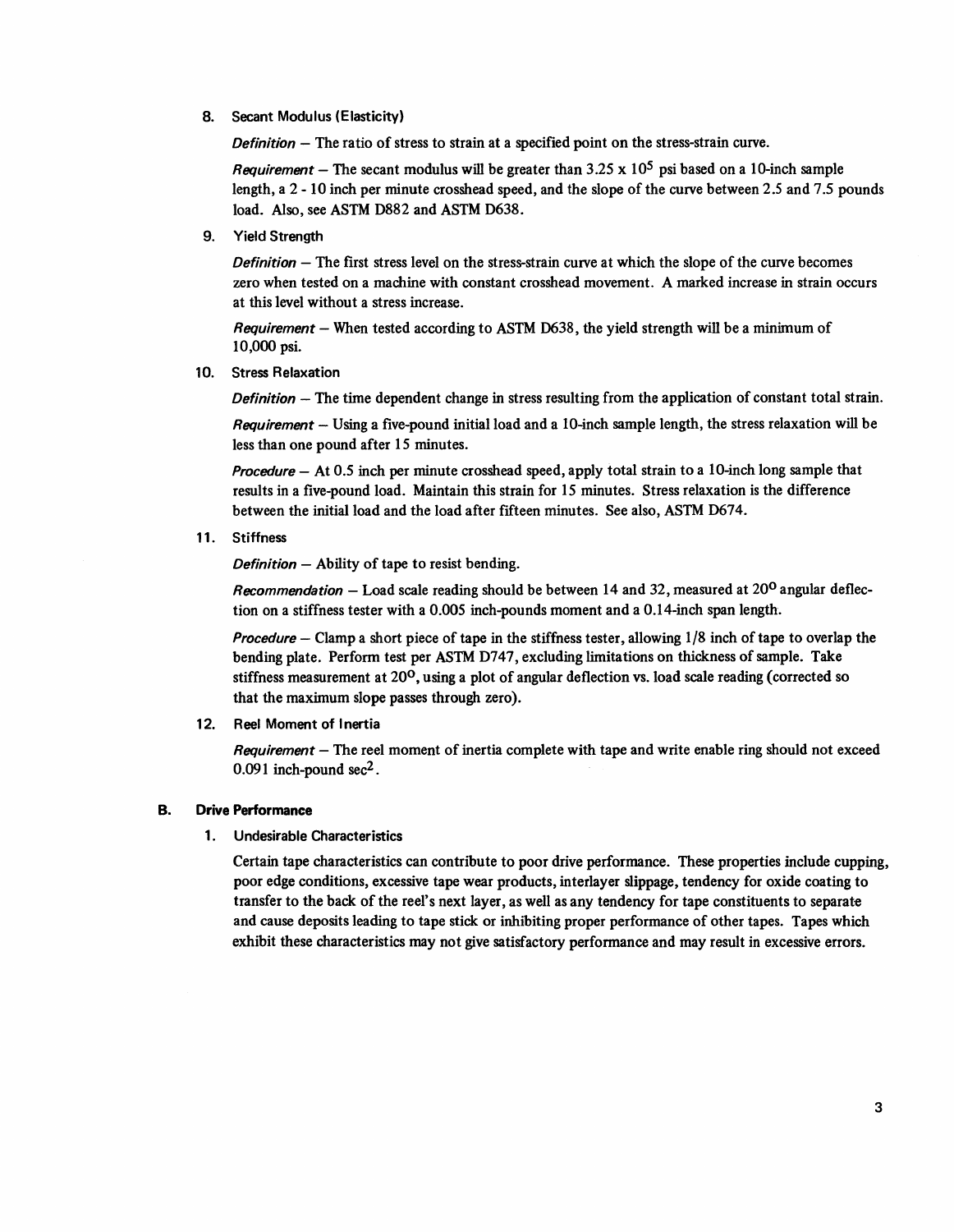#### 2. Standardization

Section B relates to testing and measurements performed on appropriate models of IBM 24XX or 729 series tape transports. Individual transports should be adjusted to their engineering specification. Signal level should be adjusted using the IBM Standard Signal Level Tape, part 461108A, and all amplitude comparisons will be referenced to this tape.

3. Signal Level

Definition  $-$  The average of all peak pulse amplitudes (without regard for polarity) over any one inch of tape throughout the length of the tape.

Requirements - Tape tested for use at 556 bpi will have an average signal level within  $\pm 10$  percent of that of the IBM Standard Signal Level Tape, part 461108A, when compared at 556 bpi.

Tape tested for use at 800 bpi will have an average signal level within  $\pm 10$  percent of that of the IBM Standard Signal Level Tape, part 461108A, when compared at 556 bpi and 800 bpi respectively.

Tape tested for use at 3200 fci will have an average signal level within +25 percent, -10 percent of that of the IBM Standard Signal Level Tape, part 461108A, when compared at 3200 fci. This tape also will have an average Signal Level within  $\pm 10$  percent of the IBM Standard Signal Level Tape when compared at 556 bpi or BOO bpi.

An interchange tape may have an average signal level of +50 percent, -20 percent of that of the IBM Standard Signal Level Tape, when compared at 3200 fci on the drive receiving the interchange tape. Tapes within the preceding tolerances will operate reliably on IBM drives.

Due to the equipment differences (such as in the write systems, components, tape speeds and forward-backward ratios), exchange tapes exceeding the tolerance specified in the preceding paragraphs cannot be assured of working reliably.

4. Signal Quality

Definition  $-$  The consistency of the peak amplitudes of individual read pulses.

The following requirements must be met:

- (a) For tape tested for use at 556 bpi, no read pulse will have a peak amplitude less than 50 percent of the signal level of the IBM Standard Signal Level Tape, part 461 IOBA, when compared at 556 bpi.
- (b) For tape tested for use at BOO bpi, no read pulse will have a peak amplitude less than 50 percent of the signal level of the IBM Standard Signal Level Tape, part 461108A, when compared at 800 bpi.
- ( c) For tape tested for use at 3200 fci, no two successive read pulses will have peak amplitudes less than 35 percent of the signal level of the IBM Standard Signal Level Tape, part 461108A, when compared at 3200 fci.
- 5. Start Time

 $Definition - The average time required for the tape to initially reach 90 percent of nominal velocity$ from go after a five-second go down time.

Requirement - To be tested, tape must accelerate at 90 percent of final speed on a clean IBM 240X series Model 3 or 6 Drive within 3.3 milliseconds, and be within  $\pm 10$  percent of final speed after five milliseconds.

To be tested, tape must accelerate to 90 percent on a clean IBM 240X series Model 1 or 4 Drive within 4.0 milliseconds, and be within  $\pm 10$  percent of final speed after 15 milliseconds. Drives used in this test will have start times adjusted with used (10 to 100 passes) IBM Series/500 Tape or Dynexcel.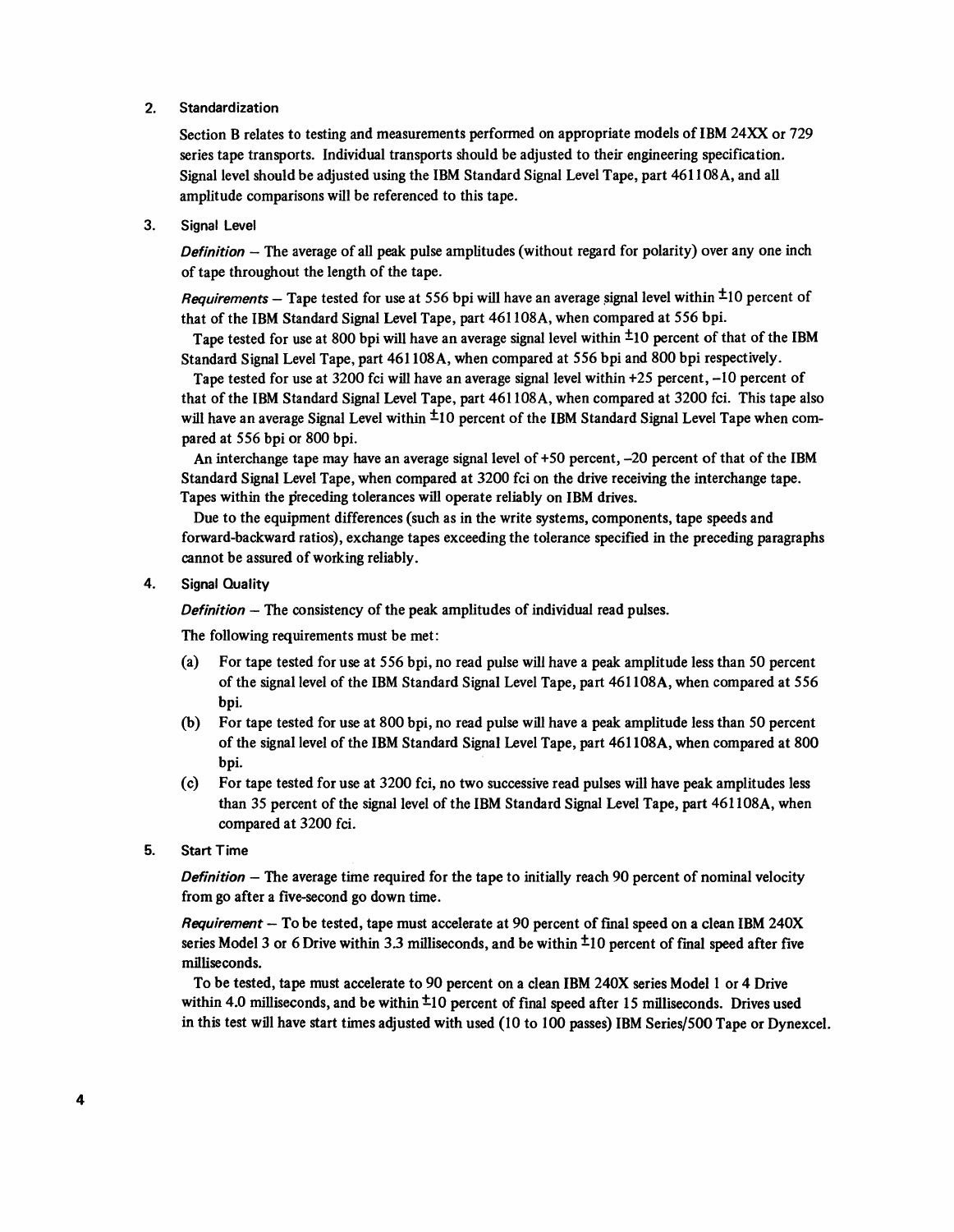6. Noise

Definition  $-$  The spurious signals in a tape written at 800 bpi after erasure with a magnetic field of a uniform intensity of 1000 oersteds.

Requirements - The average peak pulse output (without respect to polarity) will be less than 4 percent of the signal level at 3200 fci of the IBM Standard Signal Level Tape, part 461108A, and no individual noise pulse will have a peak amplitude that exceeds 10 percent of this signal level.

7. Phase Shift

**Definition**  $-$  **A pulse time displacement that occurs at the transition from a low density recorded signal** to a higher density, or from a high density signal to a lower density.

Requirement  $-$  The phase shift will not exceed 400 nanoseconds of a 2.8 microsecond flux change period.

**Procedure** - Using an IBM 240X Model 6, write a repetitive phase-encoded pattern  $0, 0, 0, 1$ . Measure pulse time displacement at the frequency transition region. Test is to be performed in a read while write mode with continuous tape motion.

8. Wear of Transport

 $Definition - The tendency of the tape to wear the tape transport is measured by head wear.$ 

Recommendation\* - Head wear will not exceed 800 microinches after 1000 full reel passes (see test procedure). The rate of wear will not exceed 26 microinches per 100 passes after the first 800 passes.

Test Procedure - Take a profile trace of a new head mounted on head and guide assembly, IBM part 2514548 or 2507452, \*\*using a Taylor Hobson Model 4 Talysurf, or equivalent. Take the profile at both the read and write gaps. Mount the head assembly on an IBM 240X series Model 6 Tape Drive,\*\*\* and cycle the tape under test for 200 full reel (2400 feet) passes cleaning at the end of each 50 passes. At the completion of the 200 passes, take another profile trace and determine the depth of wear at the deepest point of each gap. The deeper of the two measurements is the criterion measurement. Using the same head with four additional tapes, clean the transport and repeat this procedure, giving a total of I 000 passes.

9. Dynamic Skew

 $Definition - Using the standard recording procedure, the time variation between the two outside track$ read signals during the writing process.

Requirement - The time variation between the two outside track read signals will not exceed  $2.0$  microseconds. This test is referenced to the seven-track NRZI Read/Write Standard at a density of 800 bpi and a tape speed of 112.5 ips.

<sup>\*</sup> This recommendation becomes a requirement for tape to be used on IBM 240X series Model 6 and IBM 2420 Model 7 Tape Drives. \*\* 2514548 - This assembly contains a head that meets the complete specifications.

<sup>2507452 -</sup> This part number is assembled with a head that meets the mechanical specification.

An IBM 729 Model 4 or 6 or 240X Model 3 Tape Drive may be substituted using IBM part 2514548 or 2507452.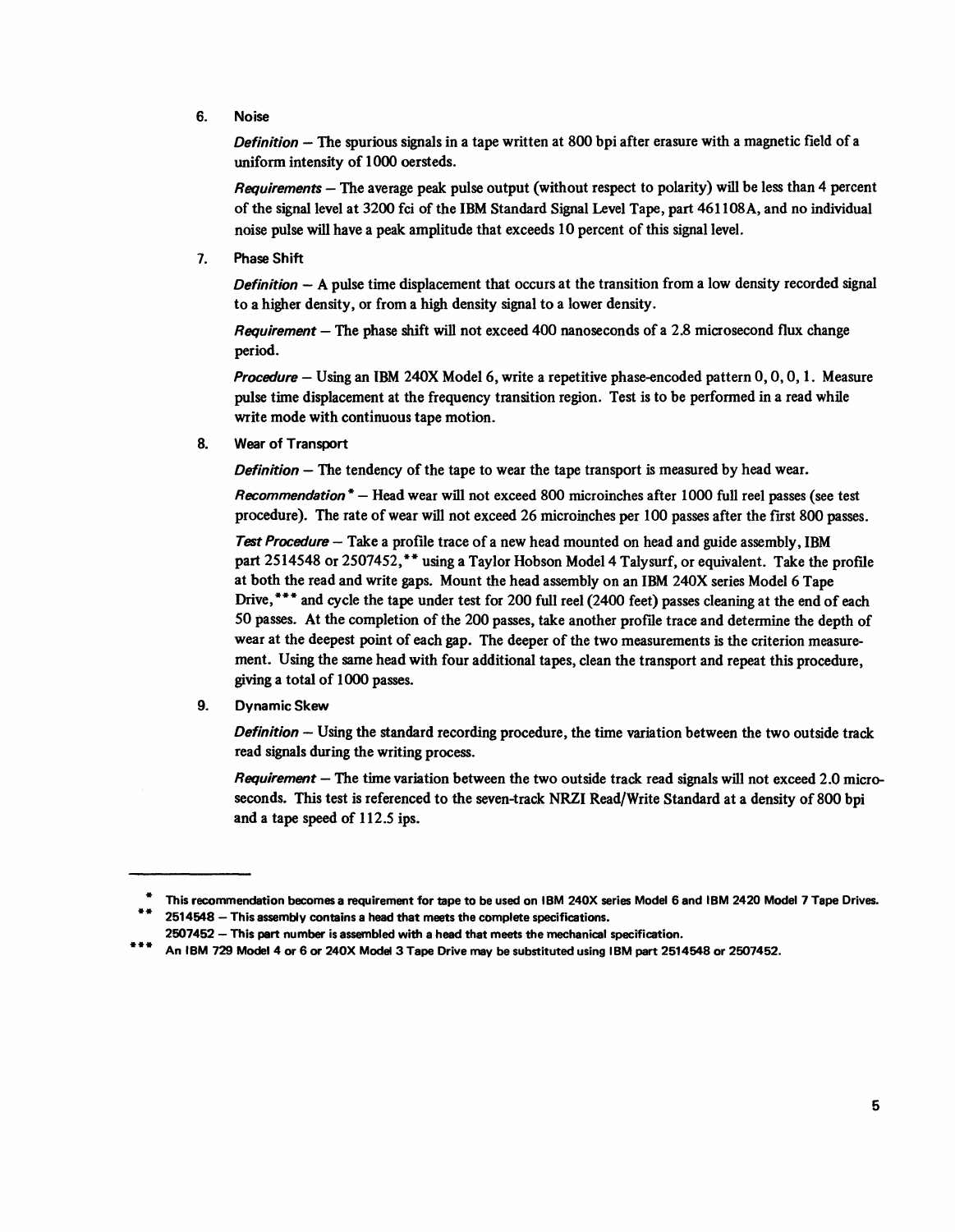### **C. Safety and Environmental Requirements**

**1.** Toxicity

**Definition**  $-$  The ability of any tape component to cause bodily harm by contact, inhalation, or ingestion during the normal use of the tape.

 $Required - There will be no toxic hazard.$ 

2. Flammability

**Definition**  $-$  The behavior of the tape after exposure to flame.

 $Required - The tape must be self-extinguishing in a still carbon dioxide atmosphere.$ 

3. Operating Environment

The operating environment will be 60<sup>o</sup> to 90<sup>o</sup>F and 20 percent to 80 percent RH, with a maximum wet bulb temperature of 78<sup>o</sup>F.

**4.** Shipping and Storage Requirements

During shipping and storage, the tape may be exposed to conditions outside the operating environment. These conditions must not damage nor destroy the tape properties and performance previously specified.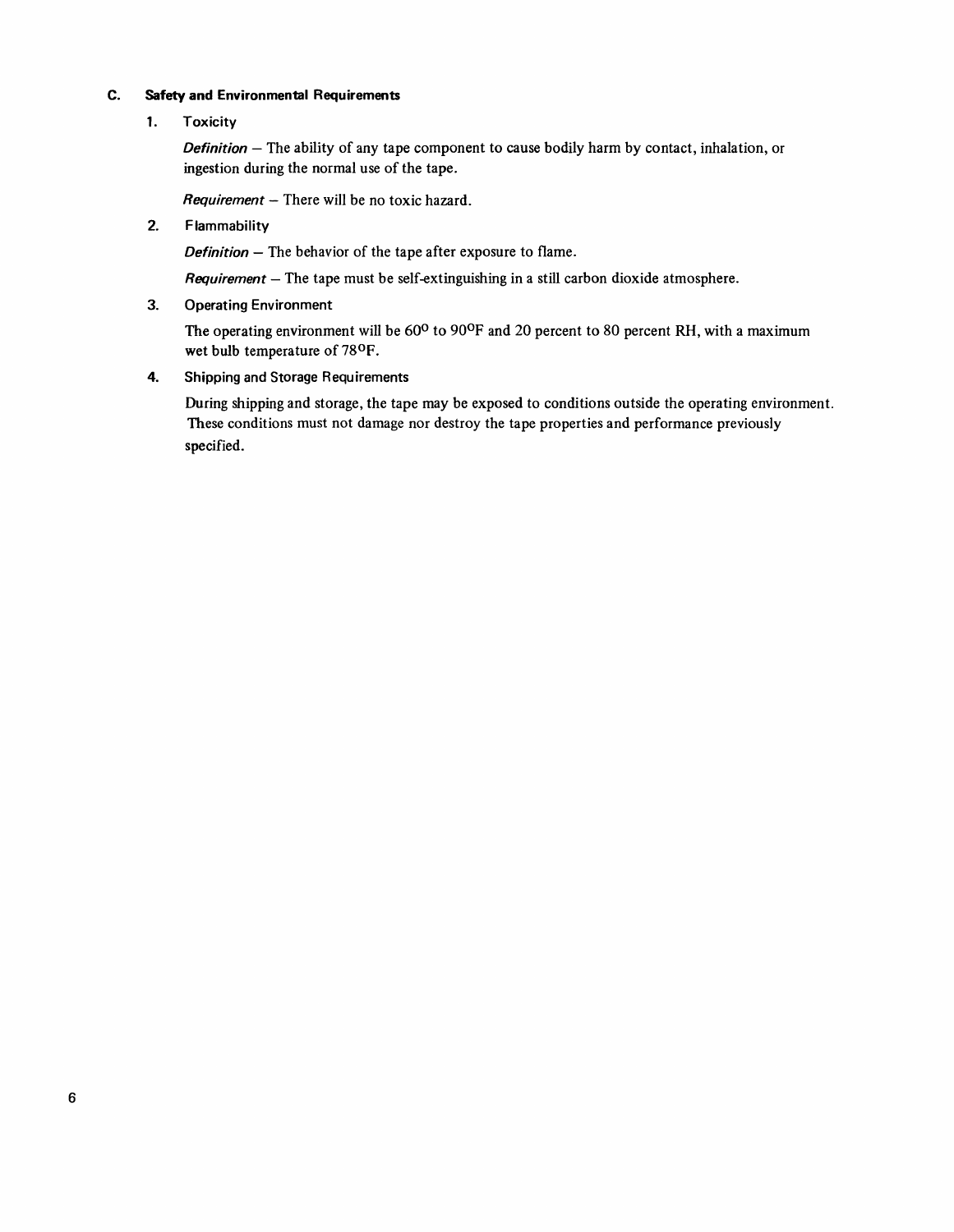

• Figure 1. Tape/Reel ASM Revised 13MAY70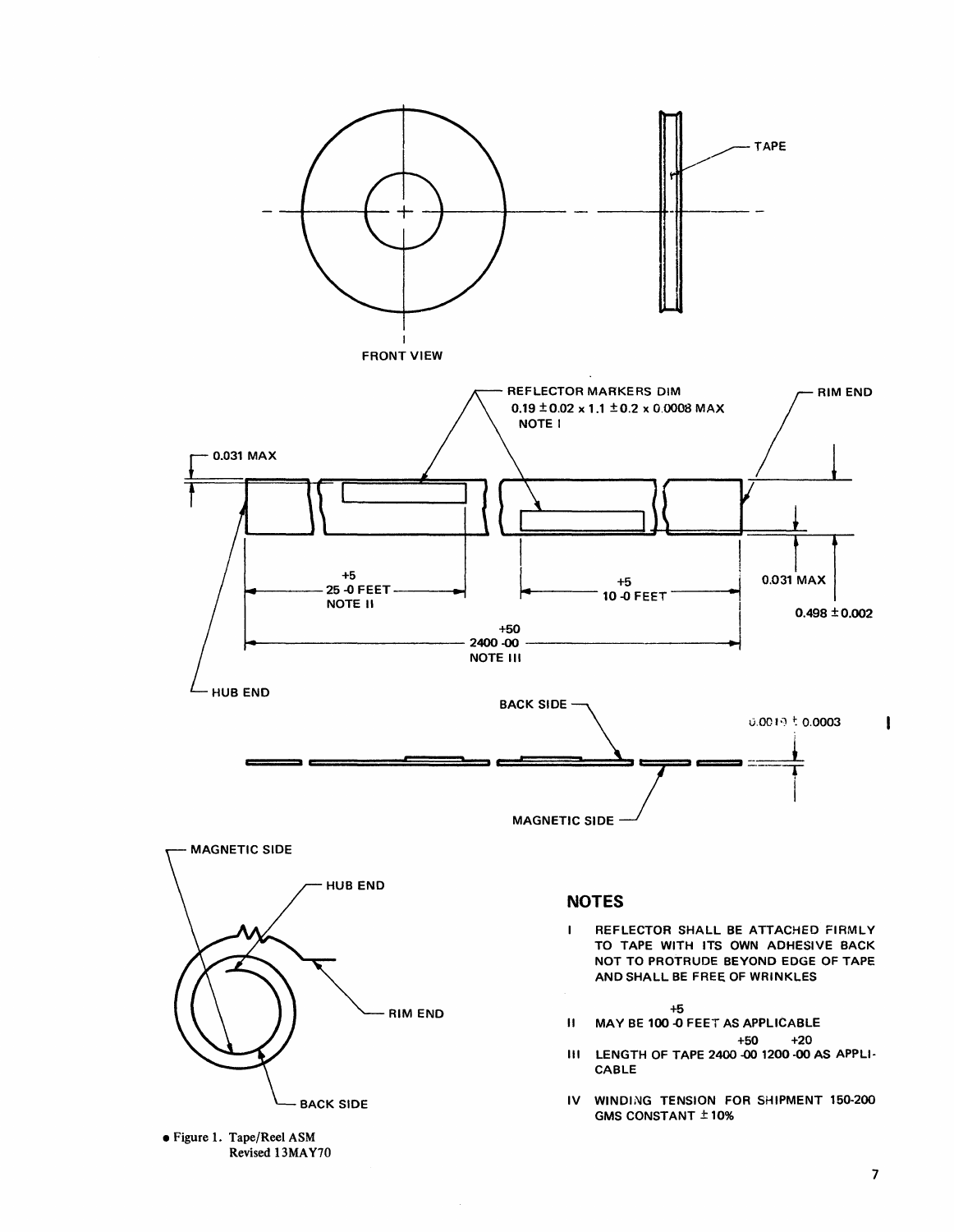TABLE I

| Dimension        | Nominal<br>(in inches except where<br>otherwise noted) | <b>Tolerance</b><br>(in inches except where<br>otherwise noted) |
|------------------|--------------------------------------------------------|-----------------------------------------------------------------|
| A                | 3.688                                                  | $+0.005$<br>$-0.003$                                            |
| B                | 10.500                                                 | ±0.020                                                          |
| C                | 5.125                                                  | ±0.005                                                          |
| D                | 3.875                                                  | ±0.005                                                          |
| E                | 4.388                                                  | ±0.005                                                          |
| F                | 0.250                                                  | $+0.010$<br>$-0.000$                                            |
| H                | 0.750                                                  | ±0.015                                                          |
| Jf               | 0.622                                                  | $+0.025$<br>$-0.005$                                            |
| $J_{\mathbf{r}}$ | 0.097                                                  | $+0.005$<br>$-0.025$                                            |
| $K_{\text{f}}$   | 0.125                                                  | Maximum                                                         |
| $K_{r}$          | 0.080                                                  | Maximum                                                         |
| L                | 4.125                                                  | Minimum                                                         |
| M                | 0.718                                                  | ±0.005                                                          |
| P                | 4 degrees                                              | ±15 minutes of arc                                              |
| R                | 1.677                                                  | ±0.010                                                          |

## 2420 WRAPAROUND CARTRIDGE

The differences and additions between Table 1, Figure 2, and a reel that will work in an IBM 2420 system when the wraparound cartridge is used, are included below.

- 1. Diameter B =  $10.500^{+0.010}_{-0.030}$  inches.
- 2. There will be a minimum radius of 0.035 inches on the inside edge of the outer extremity of the flange.
- 3. The outside cylinder surface of the hub will be concentric with the center bore within 0.010 inches.
- 4. Reference is made to Section 11-A-5 (E Value) which is a requirement for use with the cartridge.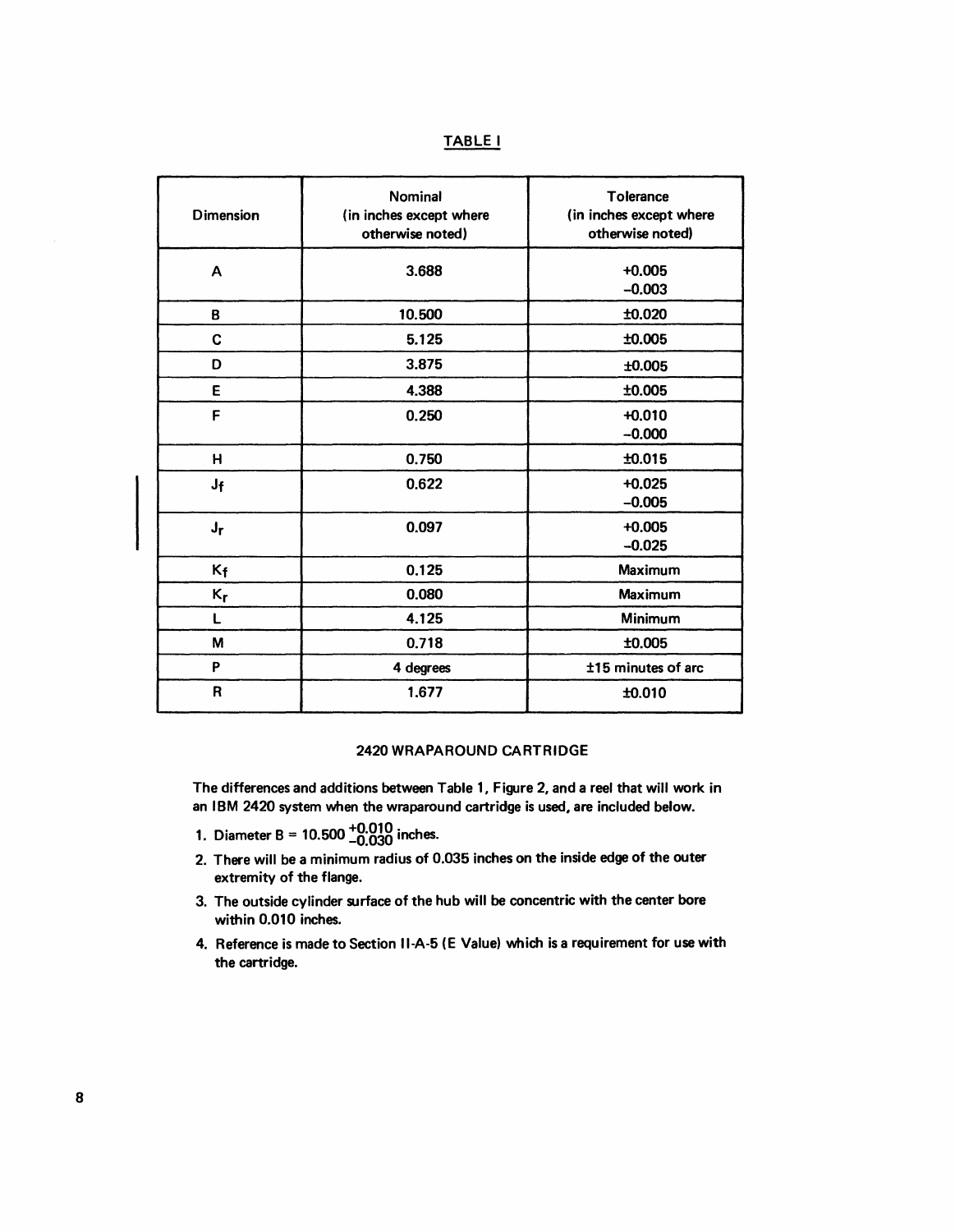

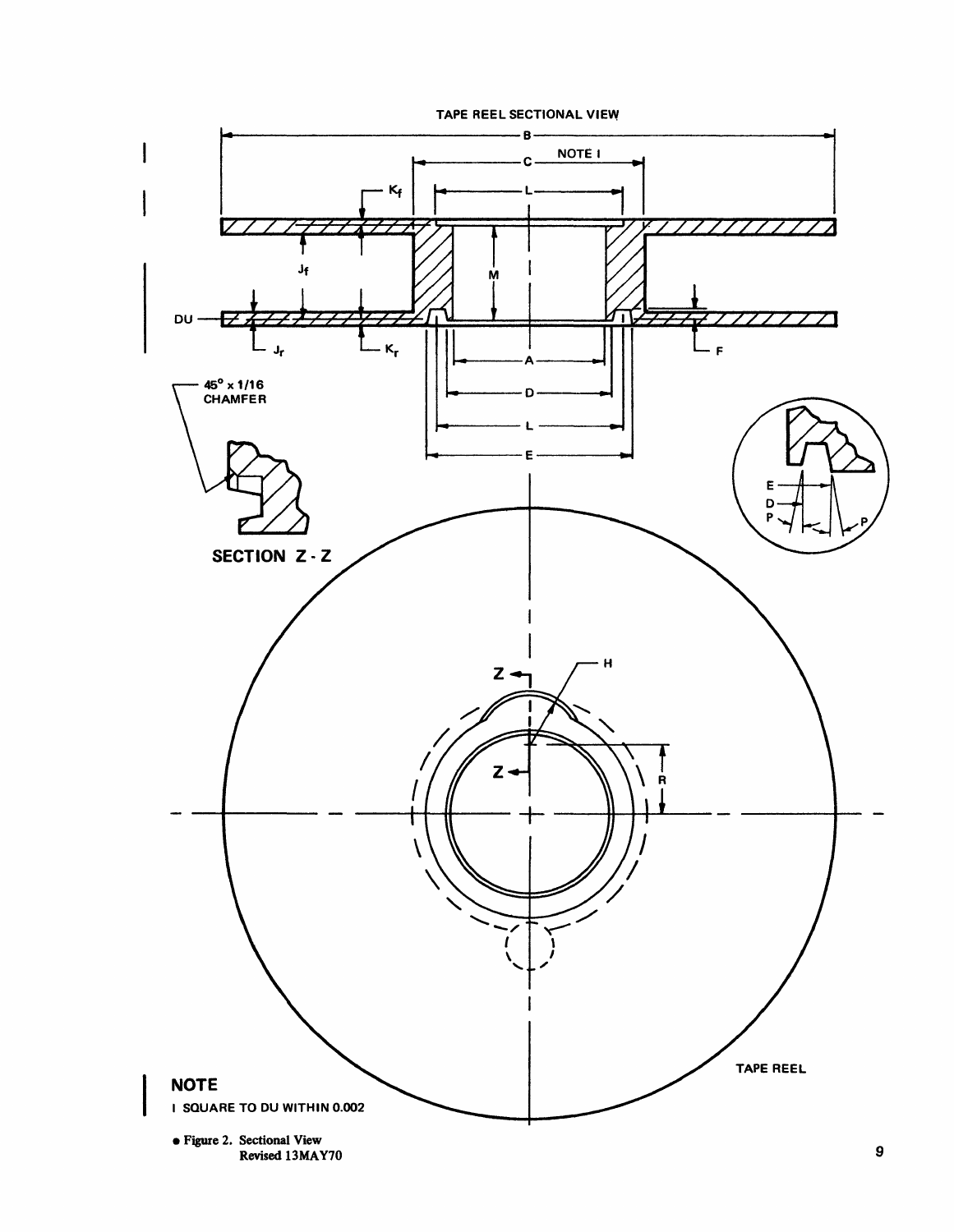# TABLE II

| <b>Dimension</b> | Inches<br>(except where<br>otherwise noted) |
|------------------|---------------------------------------------|
| A                | $0.235 + 0.000$<br>$-0.020$                 |
| B                | $0.230 \pm 0.010$                           |
| C                | 0.040 maximum                               |
| E                | 0.300 minimum                               |
| F                | 0.060 maximum                               |
| L                | 4.360 maximum                               |
| P <sub>1</sub>   | $4 \pm 1$ degree                            |
| P <sub>2</sub>   | 3 degrees minimum                           |

## WRITE-ENABLE RING

- 1. When installed on a standard reel, the top surface of the write-enable ring must be such that it does not protrude above the lateral mounting surface as defined by dimension Lin Figure 2.
- 2. All rings must have a tab to facilitate removal from the groove. The shape and size of the tab are optional within the limits specified.
- 3. The D dimension, cross section and material used must be such that the ring may be installed and removed with reasonable effort and remain seated during normal use.
- 4. Dimensions and tolerances are given in Table II.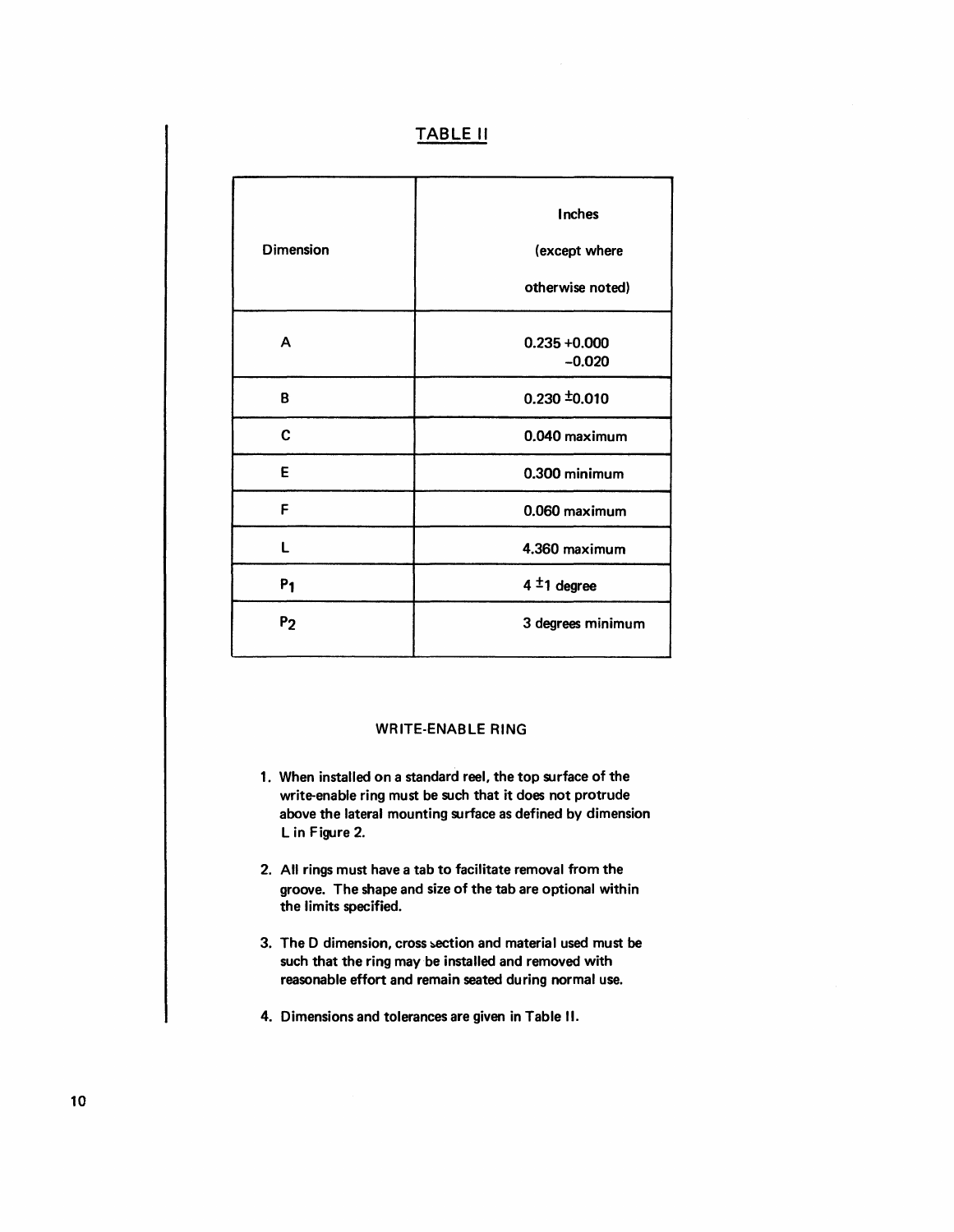

Revised 13MAY70

**DETAIL 'B'** 11